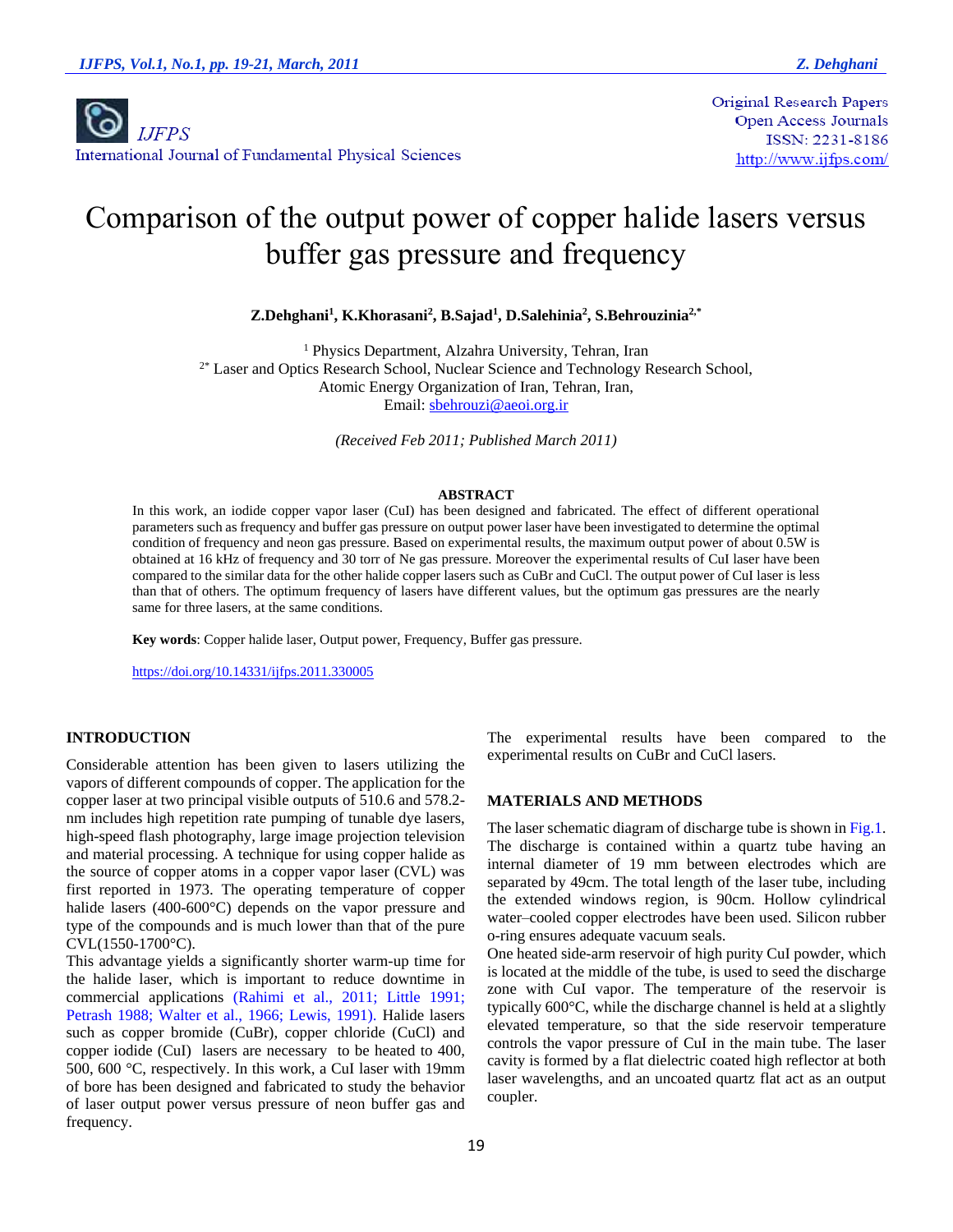

Fig.1. Schematic layout of CuI laser.

Neon is employed as the buffer gas. The laser tube is coupled to the standard driven circuit as shown in Fig.2. The gas on the tube is excited by the discharge of a 1.65-nF main capacitor  $(C_s)$ through the TGI1-1000/25 thyratron, which is cooled with air. A 1.1-nF peaking capacitor  $(C_p)$  is connected between the tube electrodes as well as the 100 $\mu$ H inductance ( $L_b$ ). The laser output is measured by a Molectron<sup>TM</sup> PM500D power meter.



Fig. 2. Schematic layout of standard circuit of CuI laser:  $c_p = 1.1$ *nF*,  $c_s = 1.65$ *nF*,  $L_c = 130$ *mH*,  $L_b = 100$ *µH* 

# **RESULT AND DISCUSION**

At first, the output power of the CuI-Ne laser has been measured versus various parameters such as buffer gas pressure, electrical input power and repetition frequency to obtain the optimal condition of output power. It is determined to be 0.5W at about 30 torr of neon buffer gas pressure, 3kV of input voltage and 16 kHz of frequency. The vapor pressure of CuI is varied from 0.2 to 0.3 torr by alteration of the temperature of the CuI reservoir heaters from 550 to 600°C. The temperature of the laser tube was about 40 degrees higher than that of the CuI reservoir. Fig.3. depicts the output power of CuI laser versus the neon pressure at fixed frequency of 16 kHz and input power of 635W. As can be seen, the maximum power could be achieved at pressure of 30 torr.

When the pressure of buffer gas is increased, the rate of elastic collisions of electrons with gas atoms is increased, so.

In this treatment the temperature of electrons is closed to the optimum temperature, where the population inversion is highest. The increase in output power continues to optimal pressure of 30 torr. At higher pressure, it decreases mainly due to the inelastic electron-atoms collisions, which subsequently causes the electron temperature to drop such that a changeover of the pumping rates occurs and the output eventually ceases to oscillate.



Fig .3. Average laser output power versus buffer gas pressure.

The behavior of output power of CuI laser versus repetition frequency is shown in Fig.4. The gas pressure and electrical input power are kept constant at 30 torr and 635W, respectively. As can be seen, the output power has fluctuations. The minima represent a significant output power drop attributed to the acoustic resonance of the laser tube (Zoghi, et al, 2009; khorasani et al, 2008). The acoustic wave changes the density of the medium in the vicinity of the resonator axis, and this leads to a change in the lasing condition. The repetition frequency has been changed between 10-20 kHz. The optimum repetition frequency is inversely proportional to the tube bore and the approximate relationship between them is  $f (opt) = 300/d$  were  $f$ is in kilohertz and d is the tube diameter in millimeters (Lewis, 1991). For this laser, the optimum repetition frequency of 15.8 kHz has been calculated, as can be seen from Fig.4, the optimum frequency of 16 kHz has been obtained.



Fig .4. Laser output power versus frequency.

The various experiments have been carried out on CuBr and CuCl lasers and their results are compared with CuI laser. The dependence of average output power on the neon gas pressure and frequency are plotted in Figs. 5 and 6, respectively.